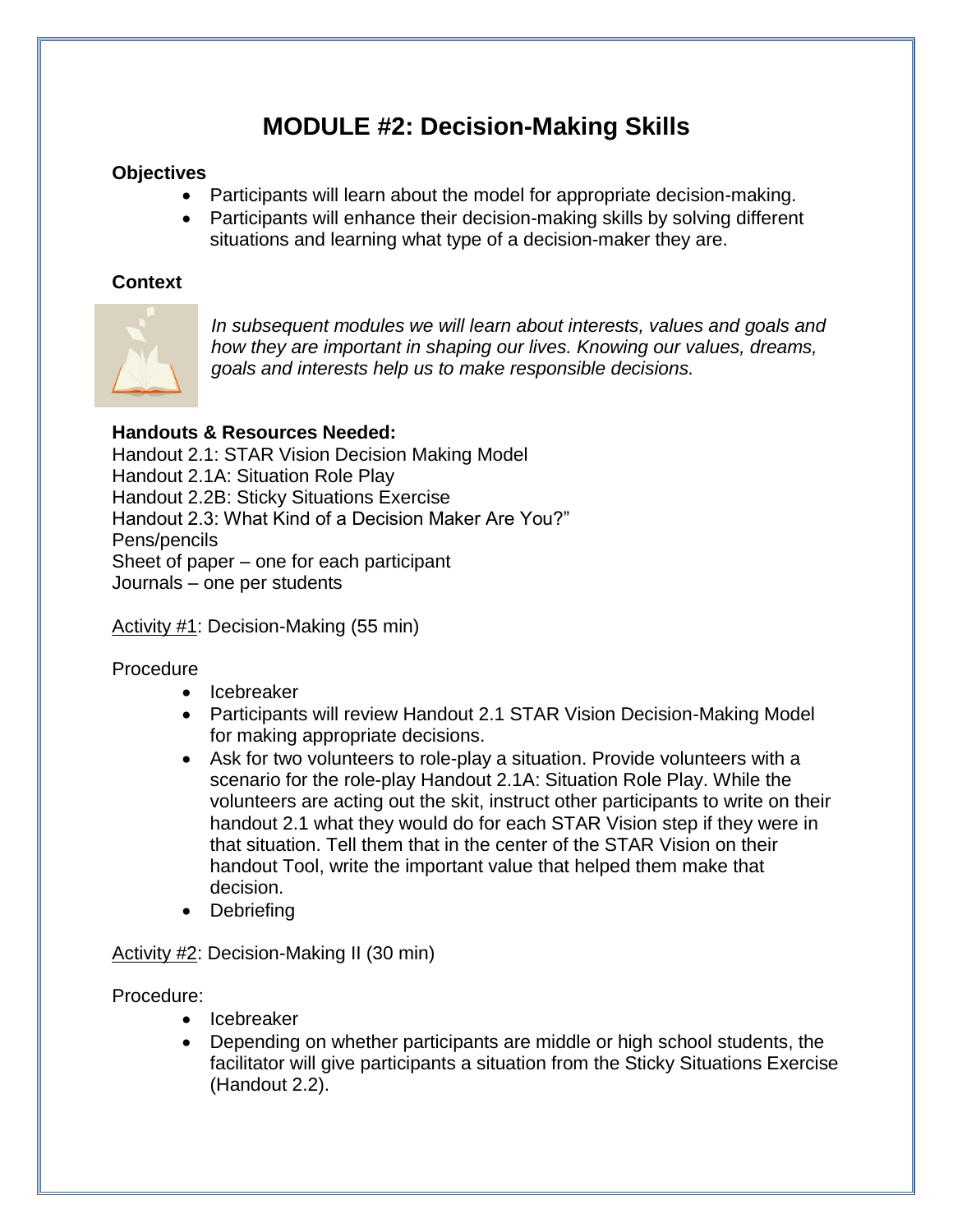- Have the participants write down what they would do for each step in the STAR Vision model in order to help them handle the situation.
- Debriefing

Activity #3: What kind of a decision maker are you? (30 min)

Procedure:

- Icebreaker
- Begin by explaining that making decisions can be an intimidating task. Sometimes it can be as easy as choosing a TV channel or more complicated like choosing a mayor. Explain that some decisions impact our lives more than others. For example choosing a spouse or a career impacts our lives.
- Provide participants Handout 2.3 and review: "What kind of a decision maker are you?" to learn about decision-making styles and discuss each one of the styles.
- Ask students to break into groups of 3-5.
- Have participants examine their own style of decision making and engage in a discussion.
- Debriefing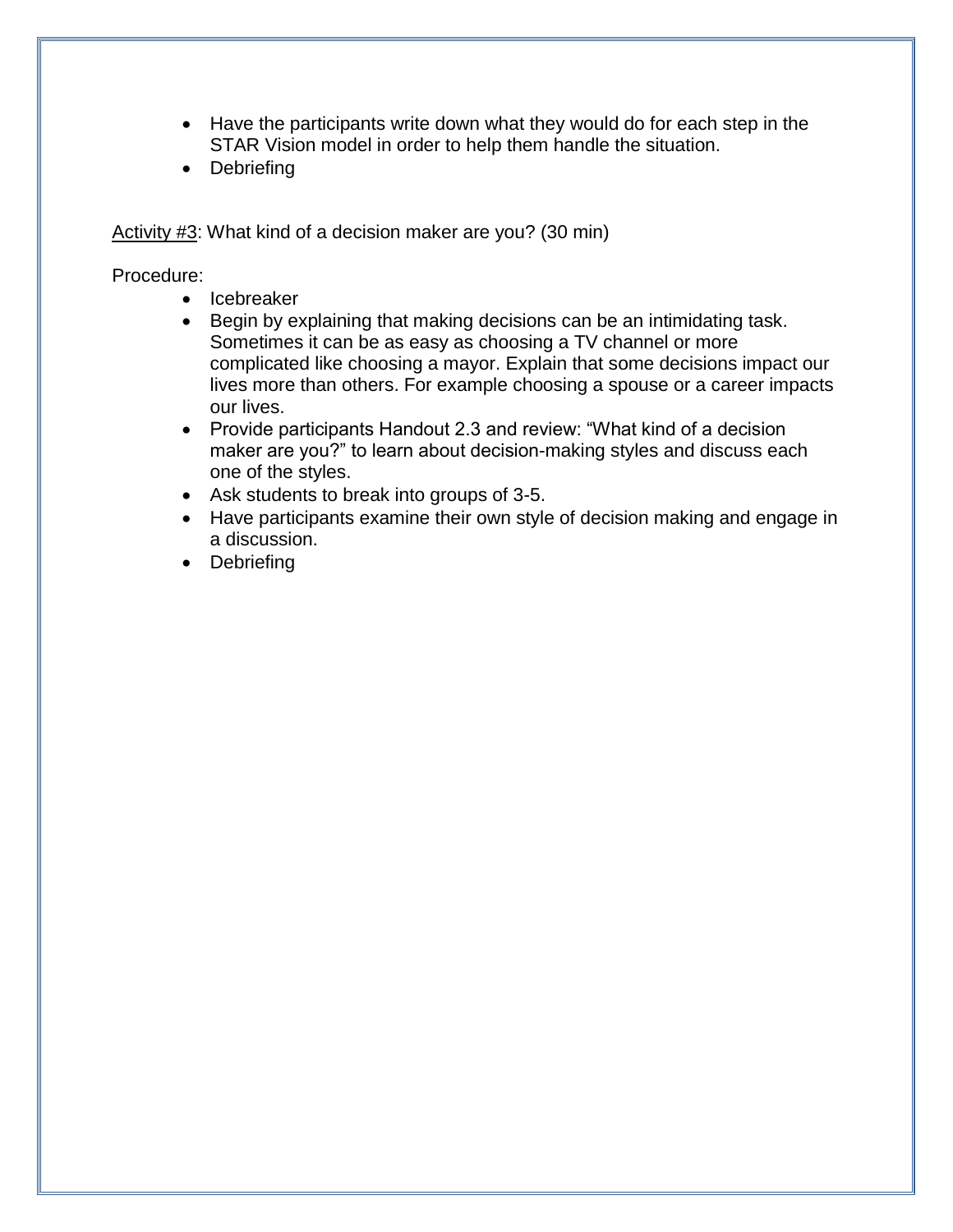#### **Tool 6.2**

#### **STAR Vision Decision Making Model**

This decision-making model will be used to help you think through the "sticky situation" reviewed in class and in small groups. The STAR Vision Decision Making model will help you make a decision in a particular situation.



Stop: Step back from the situation. Give yourself some time to think.

Think: What are my options? What are the consequences? What's my decision?

Act: Do what you decided to do. And tell the other person about it.

Review: What happened? How else could I have handled it? Can I live with the consequences?

Vision: Is this decision in line with my values and future goals? How does this decision impact my future?

Write a few words describing the role-play situation. What would you do for each STAR Vision step in that situation?

STOP:

THINK:

ACT:

**REVIEW:** 

**VISION:** 

Adapted and used with permission from Healthy Oakland Teen Project.

221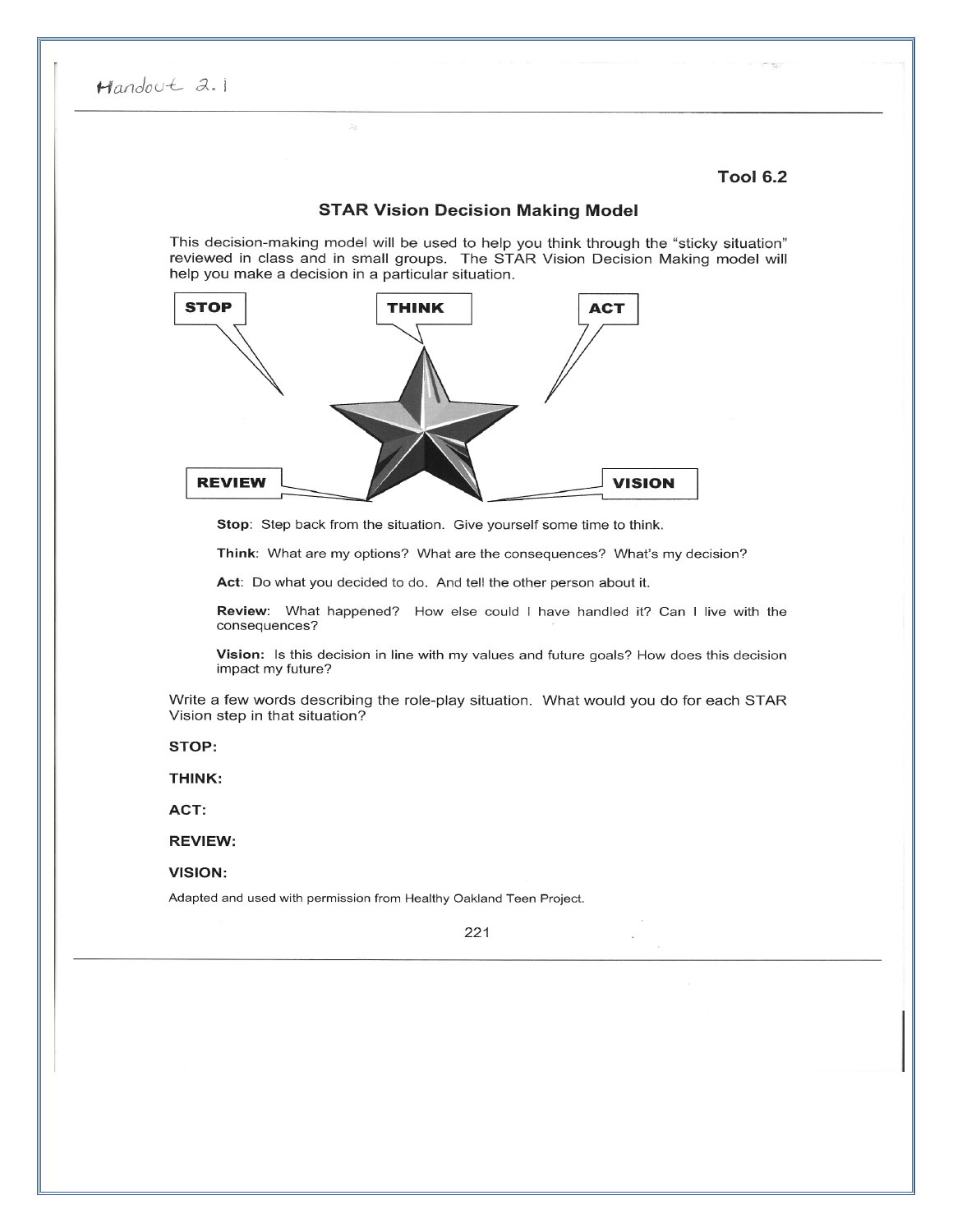Handout 2.1A

# **Situation Role Play<sup>1</sup>**

## **Narrator Begins:**

A group of friends are over at Sarita's house for a party, and her parents have just left to see a movie. Everyone but Juan and Carla has been going out for two months. As they decide to go get something to eat and rent a video, Juan and Carla are left in the house alone, and Carla suggests that they go make out in Sarita's bedroom. Juan is unsure, and as they think about it they both realize that they don't have protection.

**Carla:** They'll be coming back soon. Come to Sarita's room with me while we still have time. **Juan:** I want to, but I don't know if we should. **Carla:** Why not? **Juan:** I don't have any protection with me. **Carla:** I knew we were getting more serious so I just started taking the pill, and it's not like we have AIDS or anything. **Juan:** Carla, I don't know . . .

**Narrator:** CUT to STAR Vision!!! Juan and Carla have to make a decision. What does the STAR say they need to do?

*Give students appropriate time to answer.* 

**Facilitator:** The first thing to do is **STOP**. STOP means get out of the situation for a moment if you can, and give yourself some time to make your decision. Step back from the pressure you may be feeling from other people, and take a second to remember yourself and what's important to you.

**Juan:** I need to get a drink of water. I'm going to go to the kitchen for a minute, okay?

**Carla:** Okay.

**Juan:** (Juan leaves to get a drink of water in the kitchen.)

**Narrator:** CUT to STAR Vision!!! What does the STAR Vision say to do next? Give students appropriate time to answer.

**Facilitator:** Use this time to THINK about what you want to do. These are some things you can ask yourself:

- What is happening? Do I like what is happening?
- What do I want to happen?
- What are my options?

<sup>1</sup>  $<sup>1</sup>$  Adapted and used with permission from Healthy Oakland Teen Project.</sup>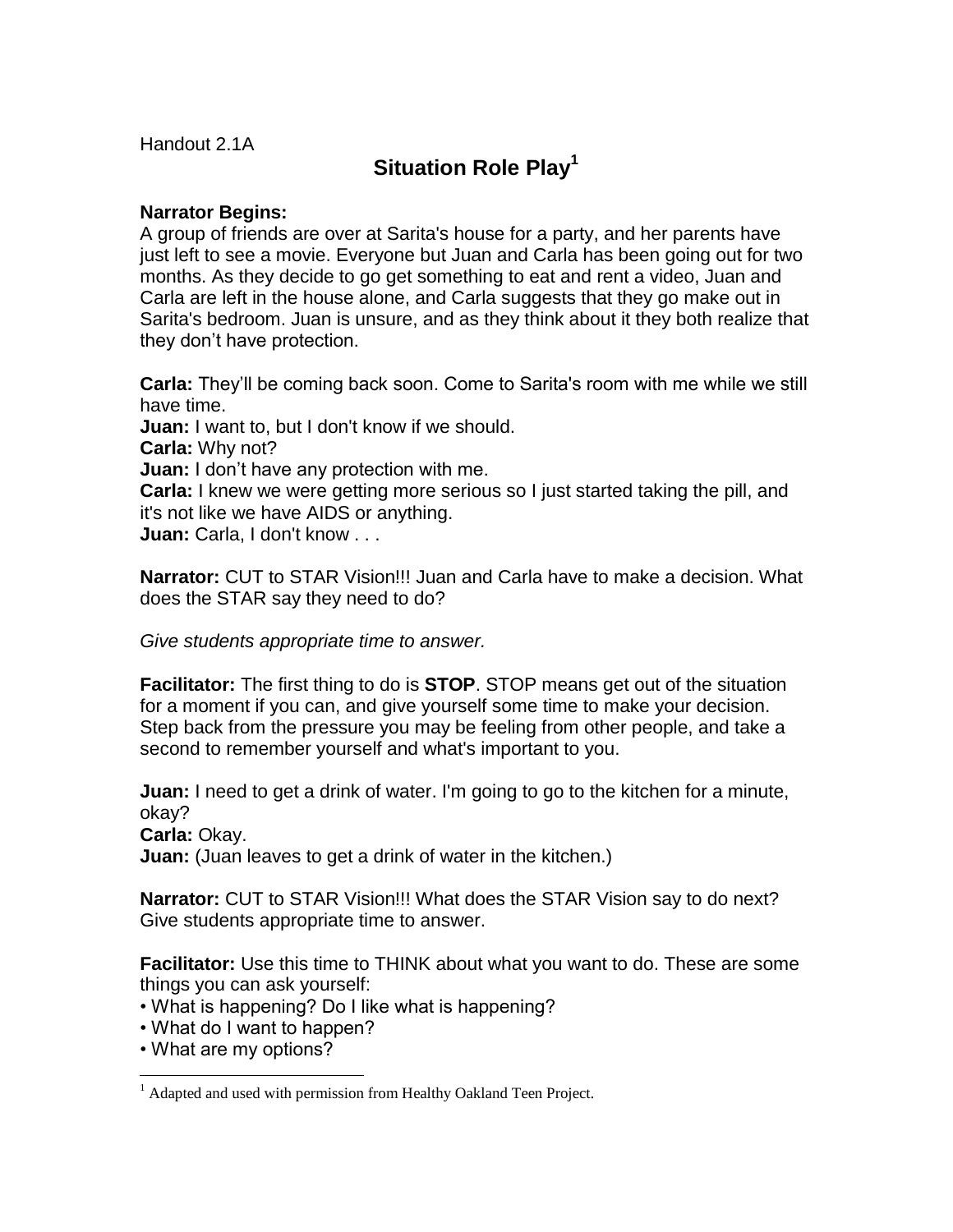• What will happen if I do X? What will happen if I do Y? • Think through the possible consequences of your actions. Handout 2.2A Handout 2.1A: Situation Role Play

### **What are consequences?**

Consequences are the results of your actions. They can be good or bad, sometimes they're both, and sometimes they're neither. After you've thought it out, then make your decision.

**Narrator:** Juan and Carla think about the situation, their options and the consequences. *\*Narrator comes in again when they have each made their own decision.* 

**Juan:** I really want to make out with Carla, but we don't have any condoms and it seems like she is ready to take that next step. If we go to Sarita's room, we may end up having sex. She's on the pill, so she won't get pregnant. It could be that everything would be fine, but either one of us could have HIV, or some other STD like herpes or syphilis. We may not even **KNOW it** and the other could get infected too. Maybe the other kids or Sarita's parents will come back and catch us.

If we don't go to Sarita's room, Carla might think I don't like her. She might tell her friends I wouldn't do it with her, and the guys at school would be looking at me like there was something wrong with me. She might never talk to me again or it might be cool with her, and we can just wait. I've also been thinking about waiting to have sex until I was really in love with someone, so I would marry them if we ever got pregnant. I'm not sure if I'm at that point. I've always thought that feeling good and being true to myself is more important than what other people say or think about me. I'll tell Carla that I want to wait because I want us both to feel good, not only now, but also after tonight.

**Narrator:** Cut to STAR Vision!!! Now that Juan has made a decision, what comes next?

**Facilitator:** The next step is to **ACT**. This includes telling the other person what you've decided. Talking about your decisions can take more courage than just doing what you've made up your mind to do. It also means that the other person will understand why you're doing this. It shows that you care about how the other person feels and communication shows that you respect each other.

Narrator: Juan and Carla come back together and talk about what they've decided. They talk until they each understand what the other person is saying.

**Juan:** I've thought about it, and I've decided I don't want to go upstairs with you tonight. **Carla:** How come?

**Juan:** I don't want you to think I don't like you, because it's not that at all. I just don't think we are ready for sex. I care about my health, and yours, too. I want us both to feel good, not just for now, but after we've made our decisions. Besides, we can still hang out and have fun until the other kids get back. We don't need to have sex for that. 22 4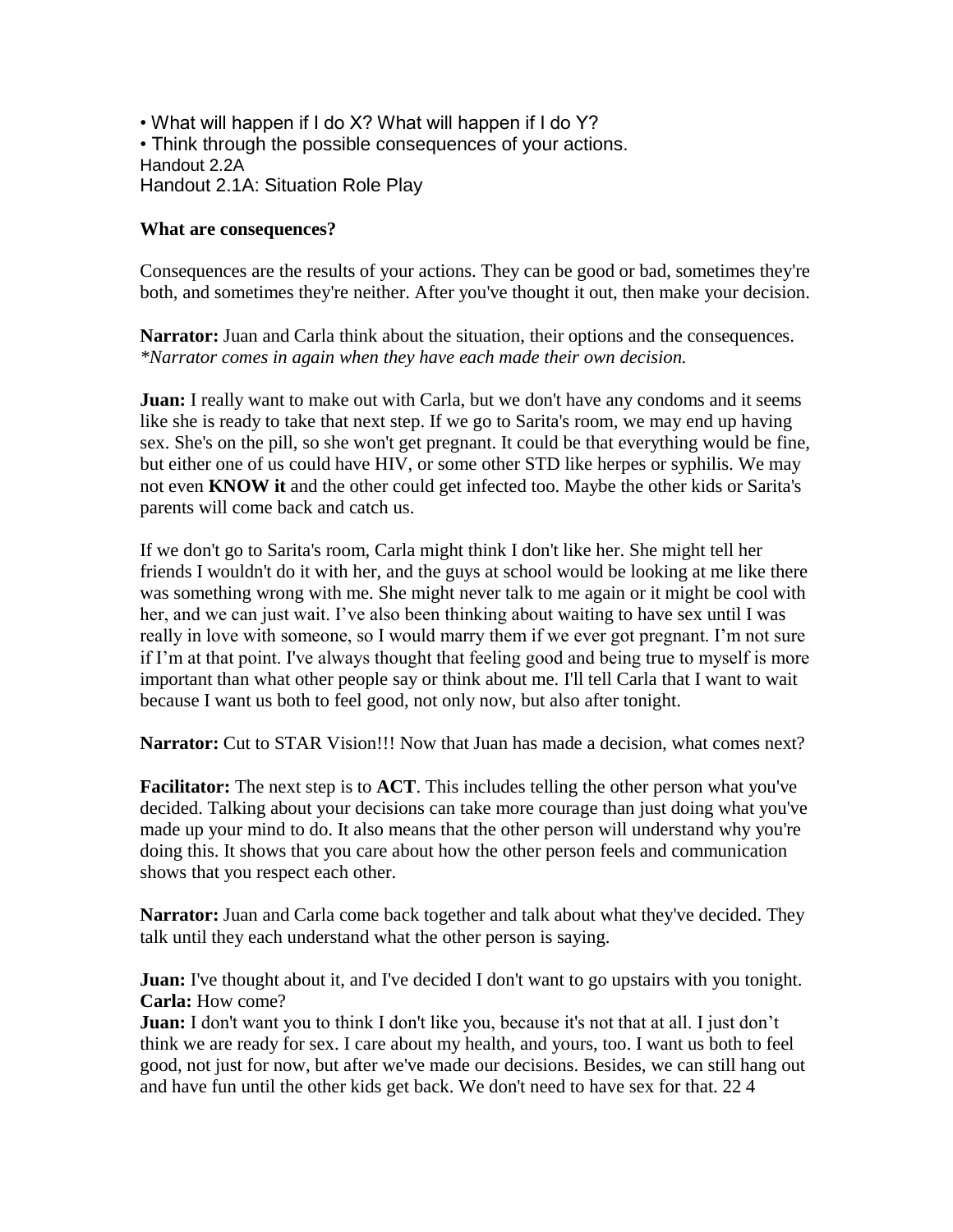**Carla:** It's funny that you decided that, because I was just thinking that maybe this isn't the best time for me either. **Juan:** I'm glad you understand.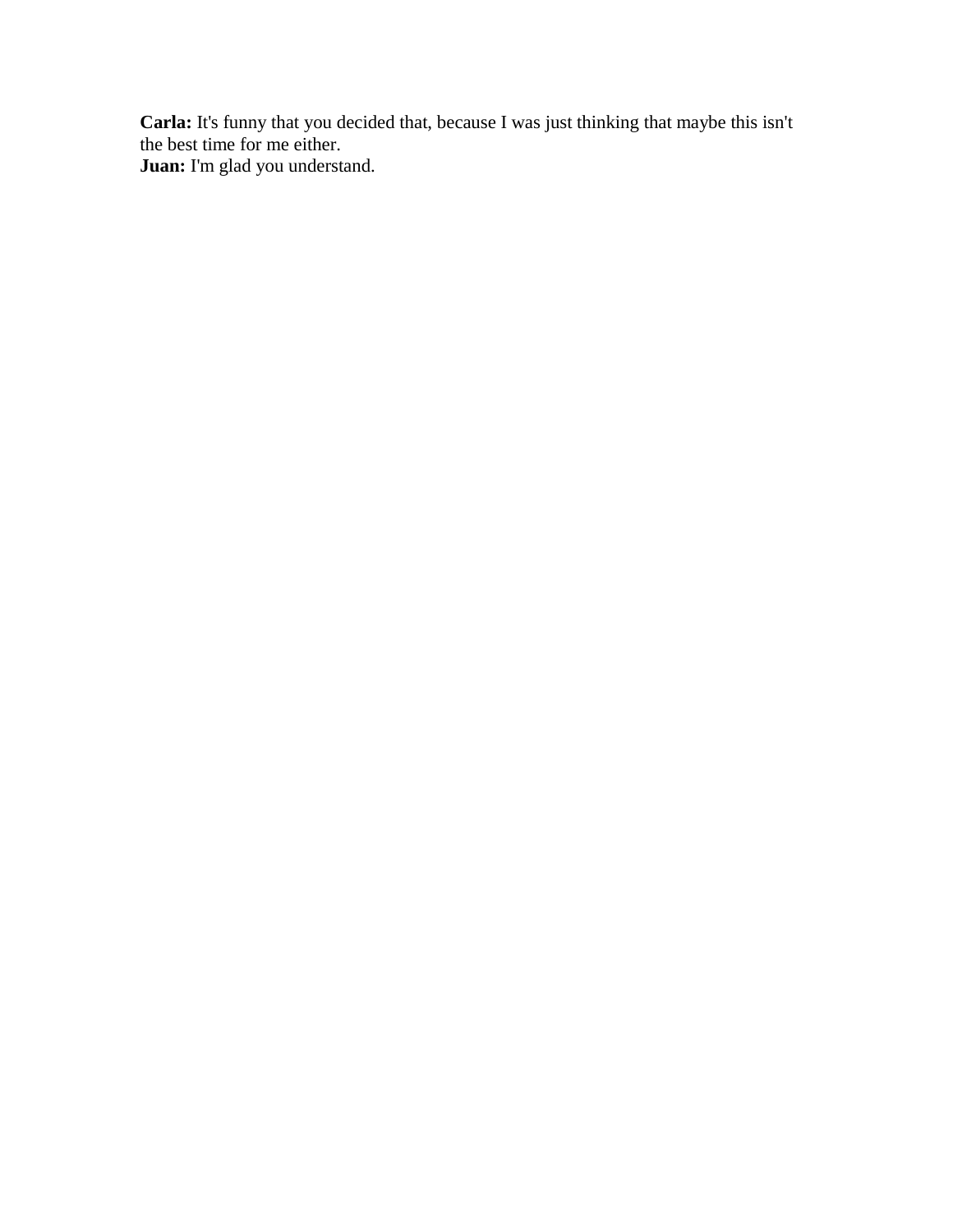Handout 2.1A

**Narrator:** Cut to STAR Vision!!! What is the last step?

**Facilitator:** The final step is to REVIEW your decision when it's over.

#### **These are some things Juan can ask himself...**

- $\triangleright$  How do I feel about what happened?
- $\triangleright$  How does Carla feel about what happened?
- $\triangleright$  What could I do differently next time?
- $\triangleright$  What else could I have done to give myself some time?
- $\triangleright$  Did I think of all my options?
- $\triangleright$  How well did I communicate my decision to Carla?
- $\triangleright$  Did I stand by my decision?
- $\triangleright$  How could I avoid getting into this dilemma next time?

**Narrator:** Look over the consequences of your decision. Are they consequences you can live with? This is the best way to tell if you made a good decision. Another important part of your review is checking in with the other person afterwards. The next time Juan sees Carla, he will ask her how she feels about what happened. Juan should also think about his vision in this process. How does this decision affect his vision or plans for the future?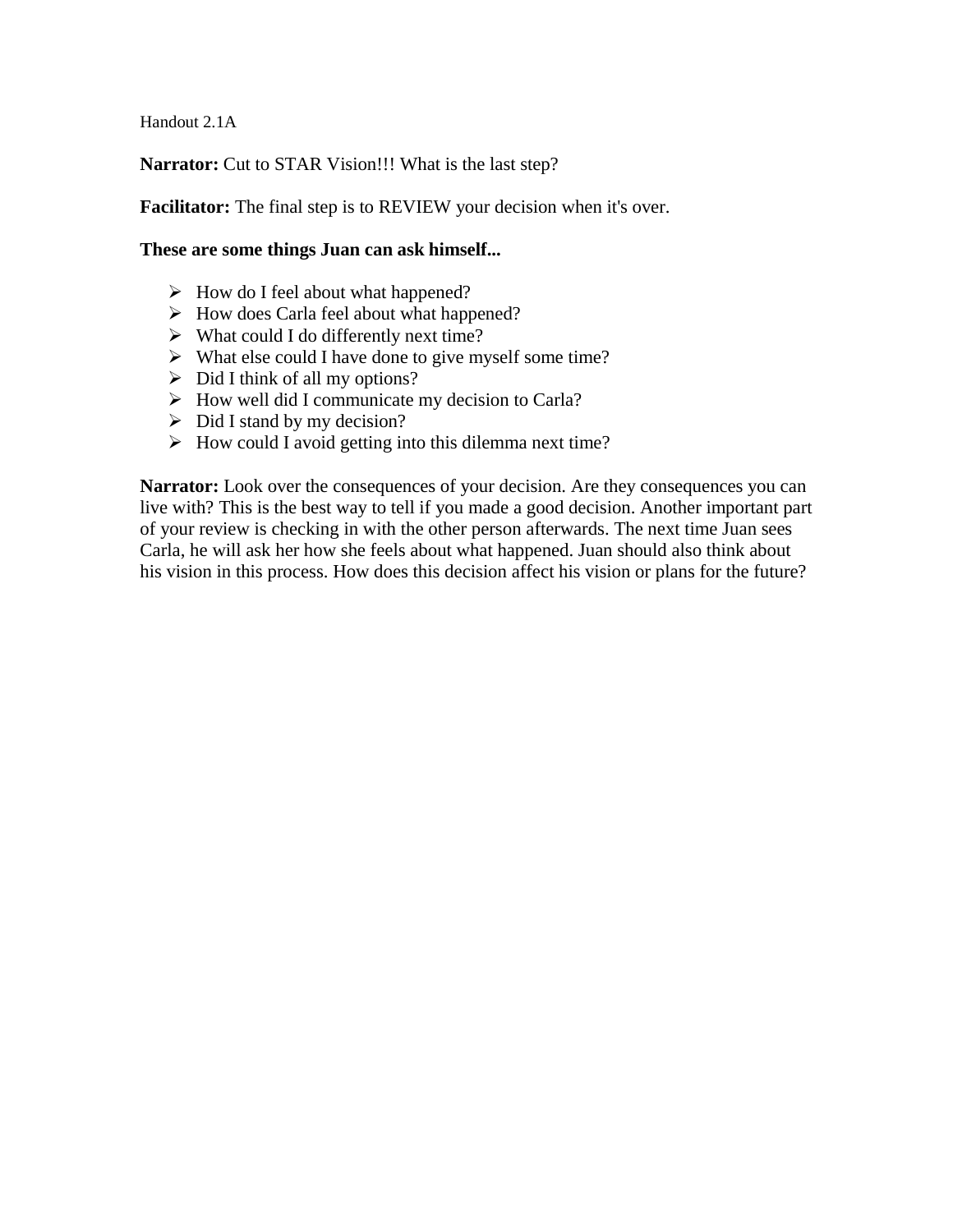Handout 2.2

<u>.</u>

# **STICKY SITUATIONS EXERCISE<sup>2</sup> (For High School Students)**

**Situation A:** You have been going out with someone for two weeks, but you never talk when you are together. It seems as though you only make out, and each time it gets more and more serious. You do not even know the person very well and everything is moving very quickly. You are thinking that you want to stop seeing him/her. What do you do?

**Situation B:** You have been spending a lot of time with a new friend. You are starting to worry about your friendship, because she/he likes you in a romantic way and you do not feel the same way. You really like the person, and do not want to hurt their feelings, but you don't want to give him or her the wrong idea. What do you do?

**Situation C:** Your best friend has been cutting classes a lot and acting differently than usual. You know your friend's parents are splitting up and it has your friend pretty upset, but he/she hasn't been willing to talk to you about it and seems really distant. One day, you notice needle marks on your friend's arm. What do you do?

**Situation D:** You are at a party that is winding down. You have been flirting with someone who seems to like you. Your parents are out of town, and your friend wants to go to your house after the party. However, you have a feeling that things could start to move too quickly for you once the two of you are alone. What do you do?

Situation E: You go over to a friend's house for dinner. His/her parents leave. and before you know it your friend's older brother has brought out a bottle of Vodka. You have never drunk alcohol before, and you are not really sure you want to. Your friend is encouraging you to have some. What do you do?

**Situation F:** Your partner of six months asks you how you feel about sex. He/she really wants to have sex with you. You feel pretty sure that you are not ready and would like to wait until you are at least engaged, but you are afraid that he/she will want to break up if you say no. What do you do?

**Situation G:** You are out with a group of friends to see a movie. After the show, three of them say they want to go to a party they heard about from some other friends. You know about the party and you know your friends want to go there to get high (smoke marijuana). You are the only one who isn't sure about going, and they want you to come with them. What do you do?

<sup>&</sup>lt;sup>2</sup> Adapted with permission from the Healthy Oakland Teen Project (1996) 22 7 22 8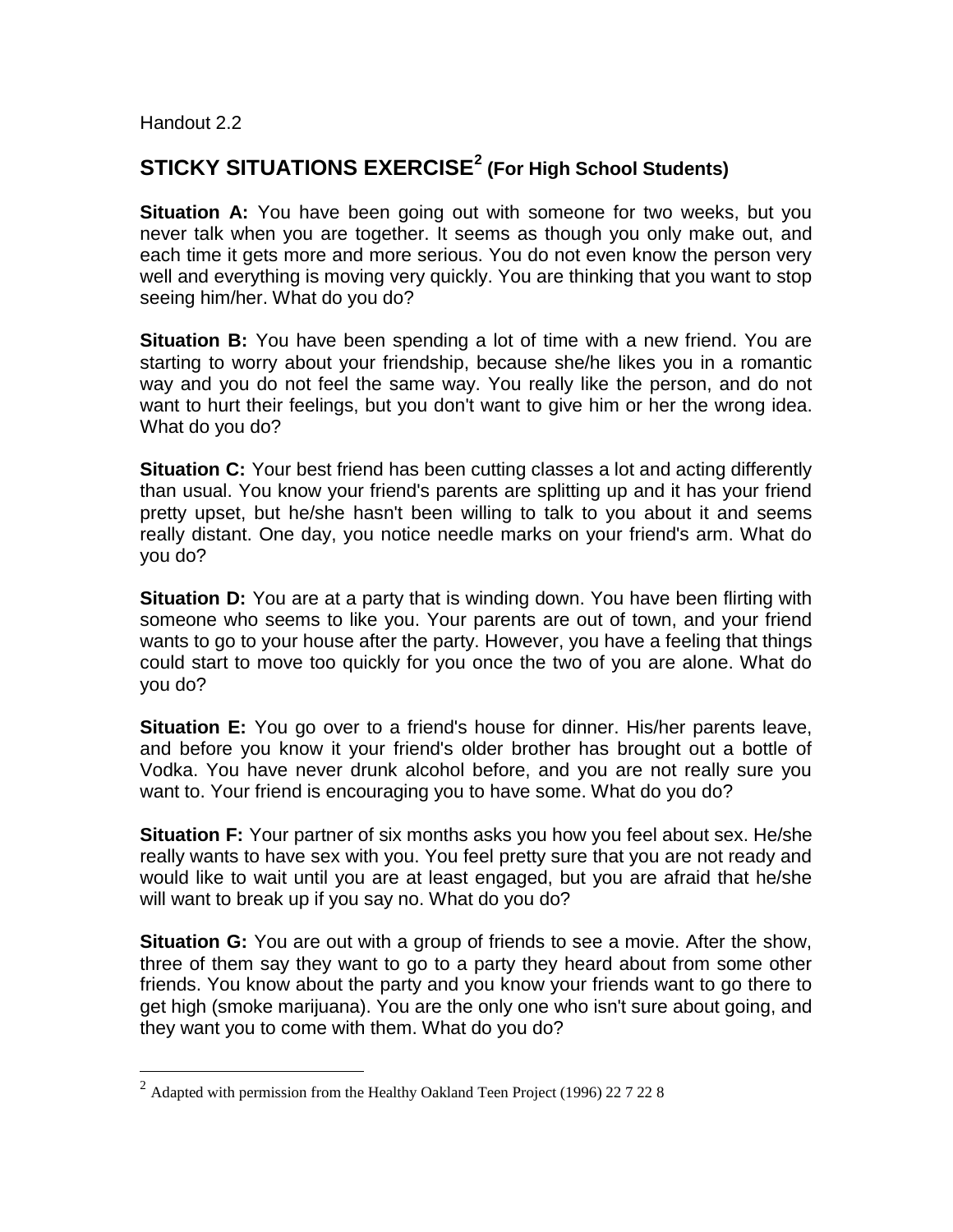Handout 2.2

<u>.</u>

### **STICKY SITUATIONS EXERCISE<sup>3</sup> (For Middle School Students)**

**Situation A:** You have liked someone for two weeks, but you never talk when you are together. It seems that each time you see each other it gets more and more serious. You do not even know the person very well and everything is moving very quickly. You are thinking that you want to stop seeing him/her. What do you do?

**Situation B:** You have been spending a lot of time with a new friend. You are starting to worry about your friendship, because she/he likes you in a romantic way and you do not feel the same. You really like the person, and do not want to hurt their feelings, but you don't want to give him or her the wrong idea. What do you do?

**Situation C:** Your best friend has been cutting classes a lot and acting differently than usual. You know your friend's parents are splitting up and it has your friend pretty upset, but he/she hasn't been willing to talk to you about it and seems really distant. What do you do?

**Situation D:** You go over to a friend's house for dinner. His/her parents leave, and before you know it your friend's older brother has brought out a bottle of Vodka. You have never drunk alcohol before, and you are not really sure you want to. Your friend is encouraging you to have some. What do you do?

**Situation E:** You are out with a group of friends to see a movie. After the show, three of them say they want to go to a party they heard about from some other friends. You know about the party and you know your friends want to go there, but you do not. What do you do?

 $3$  Adapted with permission from the Healthy Oakland Teen Project (1996) 22 9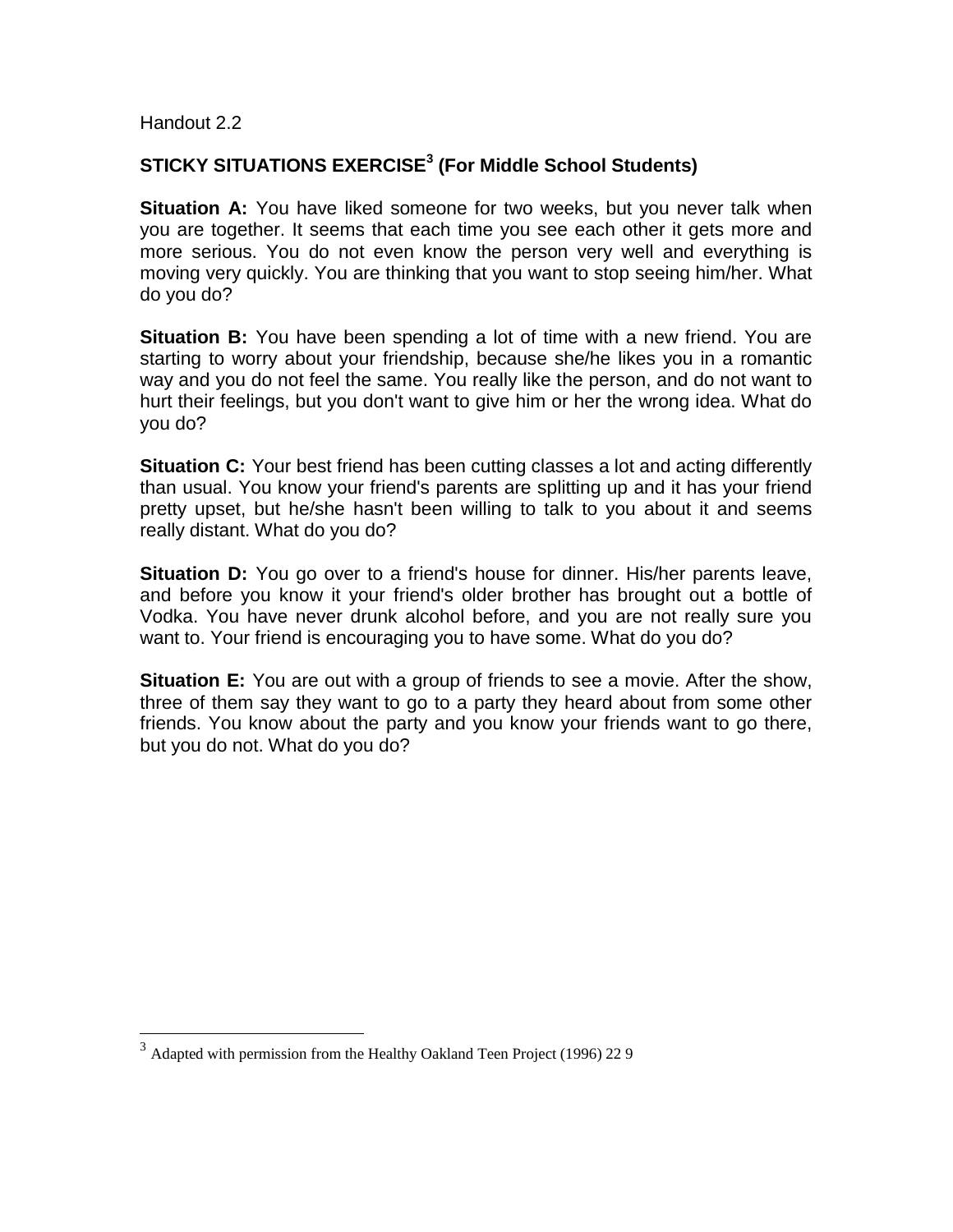Handout 2.3

# **What Kind of a Decision Maker are You? Decision-Making Styles<sup>4</sup>**

*Not all individuals approach decision making in the same manner. There are also different styles of decision making. There are "Inner Reliant" decision makers who take responsibility for their decisions and "Outer Reliant" decision makers who try and transfer the responsibility to others for their decisions. The following list identifies a number of different decision-making styles. As each of these styles is described, assess whether that style is "inner reliant" or "outer reliant".* 

| <b>Impulsive Decider</b>  | One who takes the first alternative that is presented: "Decide now;<br>think later. Don't look before leaping."                                                                                                                                                                                                                                     |
|---------------------------|-----------------------------------------------------------------------------------------------------------------------------------------------------------------------------------------------------------------------------------------------------------------------------------------------------------------------------------------------------|
| <b>Fatalistic Decider</b> | One who leaves the resolution of the decision up to the environment<br>or fate: "Whatever will be will be".                                                                                                                                                                                                                                         |
| <b>Compliant Decider</b>  | One who goes along with someone else's plan rather than making an<br>independent decision, especially when that plan doesn't agree with<br>one's own beliefs: "If it's okay with you, it's okay with me.<br>Anything you say".                                                                                                                      |
| <b>Delaying Decider</b>   | One who delays thought and action on a problem: "I'll think about it<br>later."                                                                                                                                                                                                                                                                     |
| <b>Agonizing Decider</b>  | One who spends much time and thought gathering data and<br>analyzing alternatives only to get lost amidst the data gathered: "I<br>can't make up my mind. I don't know what to do."                                                                                                                                                                 |
| <b>Intuitive Decider</b>  | One who decides based on what is felt, but cannot be verbalized: "It<br>feels right".                                                                                                                                                                                                                                                               |
| <b>Paralytic Decider</b>  | One who accepts the responsibility for decisions, but is unable to do<br>much toward approaching it: "I know I should, but I just can't get<br>with it. Can't face up to it."                                                                                                                                                                       |
| <b>Escapist Decider</b>   | One who avoids a decision or makes up an answer to deflect inquiry.<br>For example, if asked by a relative about a college major, this type<br>(although still undecided, but considering teaching), would respond,<br>"I'm thinking about pre-med." This allows the escapist to give a<br>socially acceptable answer without taking responsibility |

<sup>&</sup>lt;sup>4</sup> Adapted from Rutgers University Career Services

<u>.</u>